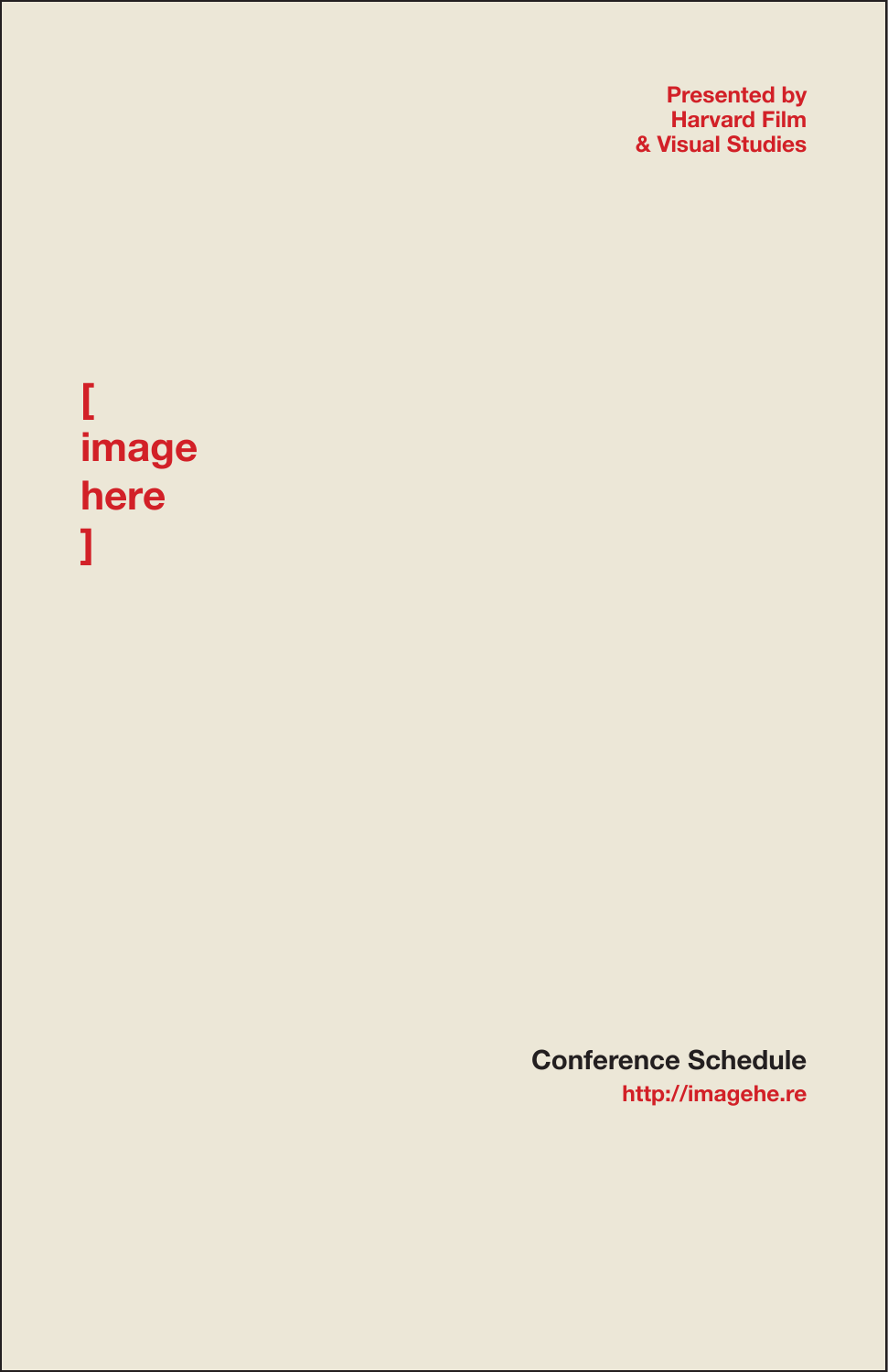# **Thursday, 7 April 2016**

*//1600–1900 [CCVA Level 0]* **Welcome table open**

*//1800 [CCVA Lecture Hall]* **Phil Collins:** *Tomorrow Is Always Too Long* **Screening and talk**

## **Friday, 8 April 2016**

*//0900–1500 [CCVA Lecture Hall]* **Oliver Laric:** *Untitled* **(2014-2015) Digital projection (looped)**

*//0915 [CCVA Level 0]* **Breakfast**

*//0945 [CCVA B-04]*

**Opening Remarks by Laura Frahm, Assistant Professor of Visual and Environmental Studies, Harvard University**

*//1000–1135 [CCVA B-04]*

**All Formalities Aside: Non-representational theory and the consequences of form**

**Nathan Roberts**, *'We're Launched into Space: Modulation at a Descriptive Threshold in* Everything and More *(Rachel Rose, 2015)'*

**Hsin-Yuan Peng**, *'The Parenthesis of Time: Deformation and Indifference in* A Man Who Sleeps*'*

**Yvette Granata**, *'*Processing/Lampreys*: Photo-Fiction as Digital Parasite Aesthetics'*

**Haley Larson**, '*Limning the Infrathin: Standing in Fractured Images'*

*//1135–1245* **Lunch Break**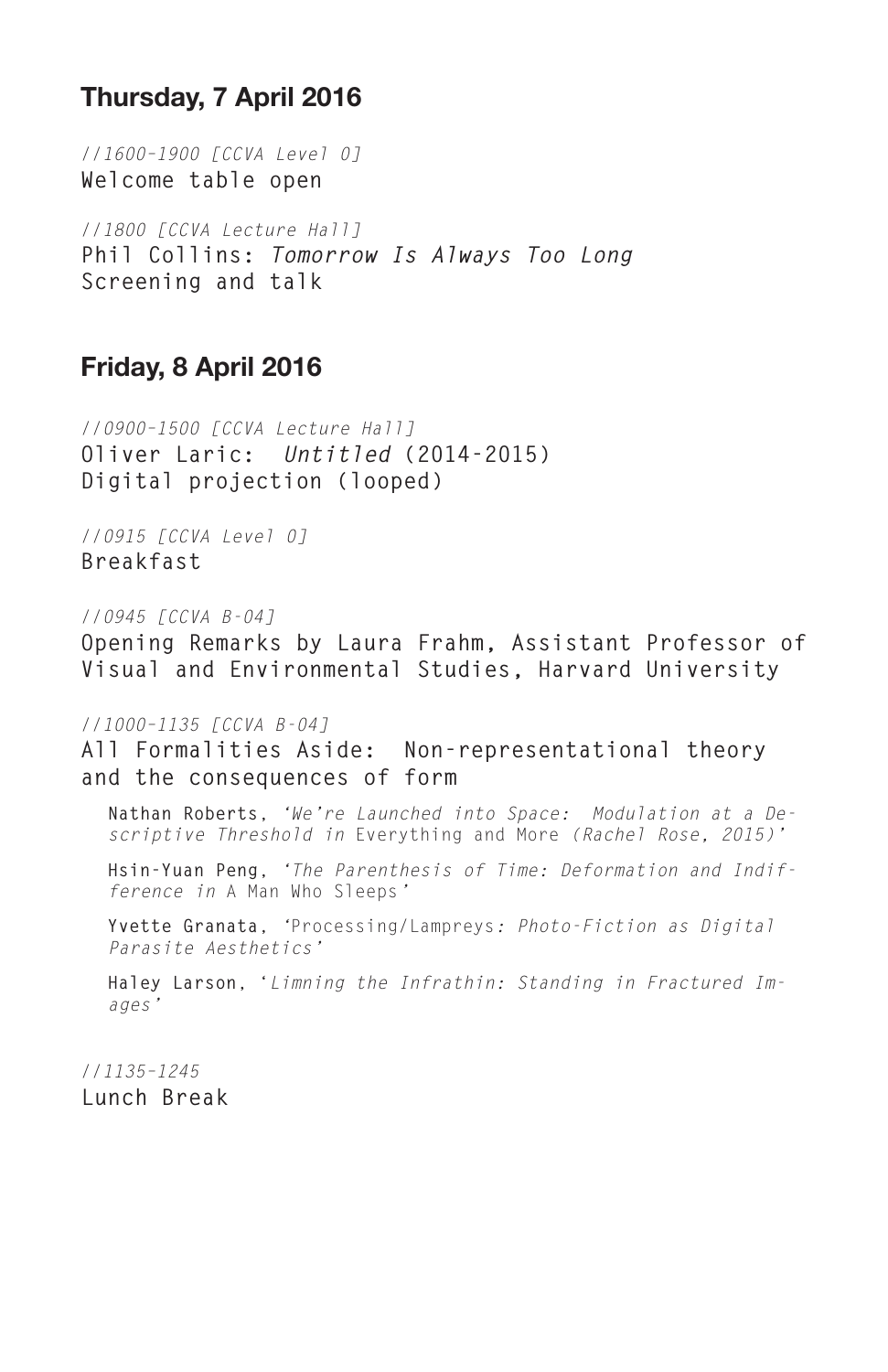## **Friday, 8 April 2016**

*//1245–1435 [CCVA B-04]* **Thickly Absent: The Persistence of Presence in the Historical Jordan Stein**, *'*Night (1947–2015)*: History as Medium at Philip Johnson's Glass House'* **Edward Bacal**, *'The Body in and as its Abstraction: Virtuality and Corporeality in the Work of Teresa Margolles and Santiago Sierra'*

**Mal Ahern**, *'The Illegible Trace: Index without Representation'*

*//1435–1500 [CCVA Level 0]* **Afternoon Snacks**

*//1500–1635 [CCVA B-04]* **[placeholders]**

**Janelle Rebel**, *'Placeholders and Spaceholders'*

**Dana Lok and Leah Pires**, *'"She Claims": Misspeaking with Images'* **Jim Supanick**, *'On Censor Bars and Their Negative Spaces'*

*//1645–1715 [CCVA Lobby]* **Eli Keszler Performance**

*//1730–1900 [CCVA B-04]*

**Keynote Lecture by Sven Lütticken, Vrije Universiteit Amsterdam:** *The Discrete Charm of Radiation. Genealogies of Nuclear Art*

*//1900–2000 [CCVA Lobby]* **Reception**

*//2100 [Linden Studios: 8 Linden St.]* **Dance Party**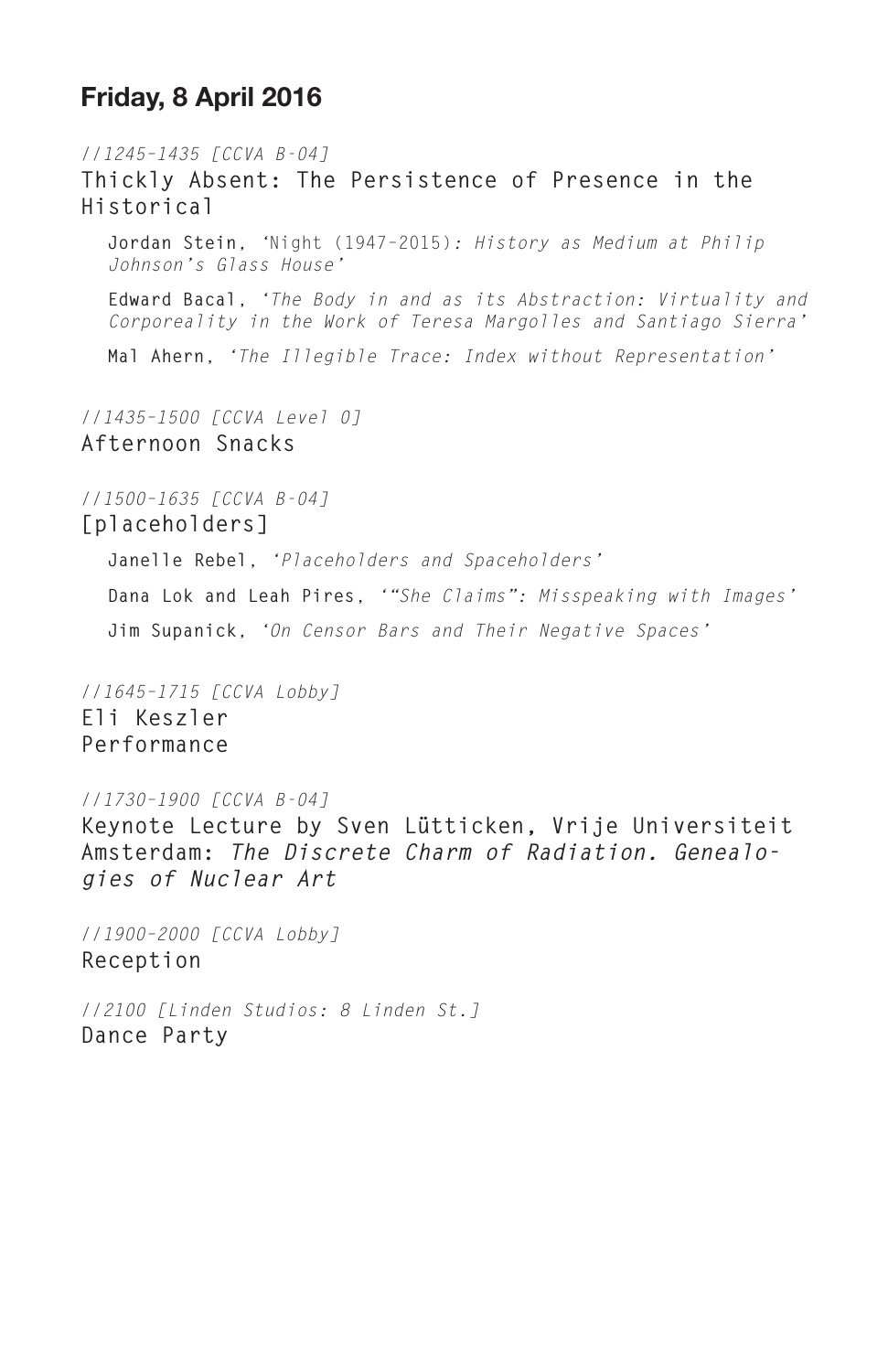# **Saturday, 9 April 2016**

*//0900–1500 [CCVA Lecture Hall]* **Oliver Laric:** *Untitled* **(2014-2015) Digital projection (looped)**

*//0915 [CCVA Level 0]* **Breakfast**

*//0930–1530 [CCVA Lobby]* **Sandrine Schaeffer:** *Pace Investigations No. 3* **Performance**

*//1000–1150 [CCVA B-04]* **Machinic Projections**

**Fabian Offert**, *'Non-representation as a Mathematical Strategy in the Construction of Alan Turing's Imaginary Machine'*

**Sooyon Lee**, *'Generation of new visual language: Paik-Abe Synthesizer (PAS) and Computer-Based Video Synthesizer (CBVS)'*

**Matthew Allen**, *'Postmodernist Parametrics: How Architecture Became Non-Representational'*

**Chris Lewis**, *'Aramis Returns! ANT as a Methodology for Understanding the Potential Urban Impacts of the Autonomous Vehicle'*

*//1150 [CCVA Level 0]* **Lunch** 

*//1210-1255 [CCVA B-04]* **Hito Steyerl Lecture/Performance**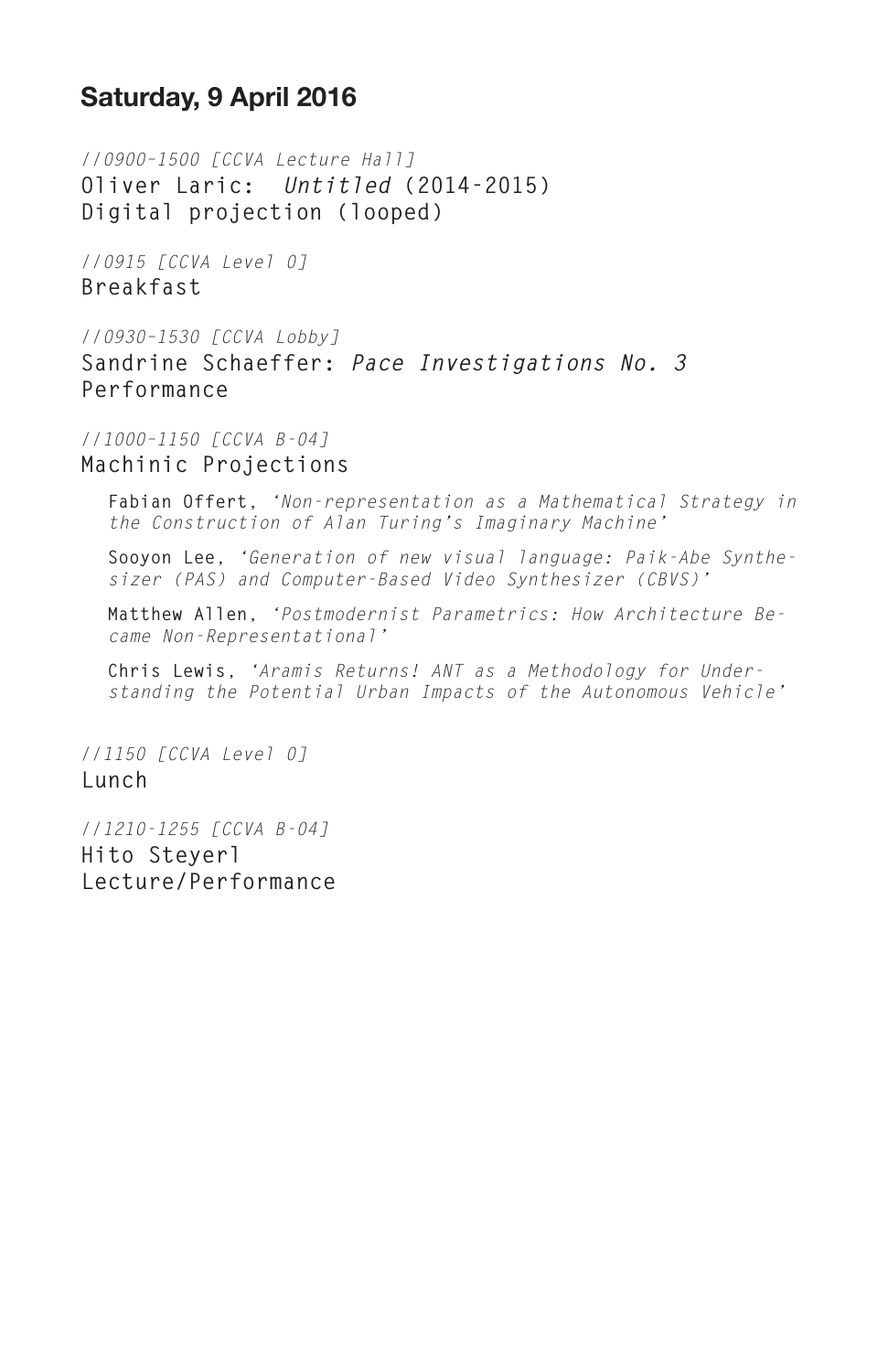# **Saturday, 9 April 2016**

*//1310–1500 [CCVA B-04]*

#### **The Production of Ambiance: Locating Audiovisuality**

**Brandon Evans**, *'Mortal Images, Eternal Sounds: Audiovisual Media and Theophany in Sikh Soundscapes'*

**Anna Wolfe-Pauly**, *'Wind as a model reader'*

**Laura Kenner**, *'"Do not be Alarmed!": Maryanne Amacher's Psychoacoustic Compositions and the Making of the Third Man'*

**Milad Mozari**, *'Historical (Dis)Continuity: Early Electronic Music from Iran'*

*//1515–1700 [CCVA Lecture Hall]* **Trisha Donelly:** *Untitled* **(2012)**

*//1715–1850 [CCVA B-04]*

#### **Mysterious Conjugations: Magic and Association**

**Aliza Shvarts**, *'A Curse: Between Concept and Conception'* **Michelle Benstman**, *'Abject, Nothing: Exploring Enneads'* **Willy Smart**, *'The Erotics of Not Going Any Deeper Than This'*

*//1915 [Linden Studios: 8 Linden St.]* **Dinner**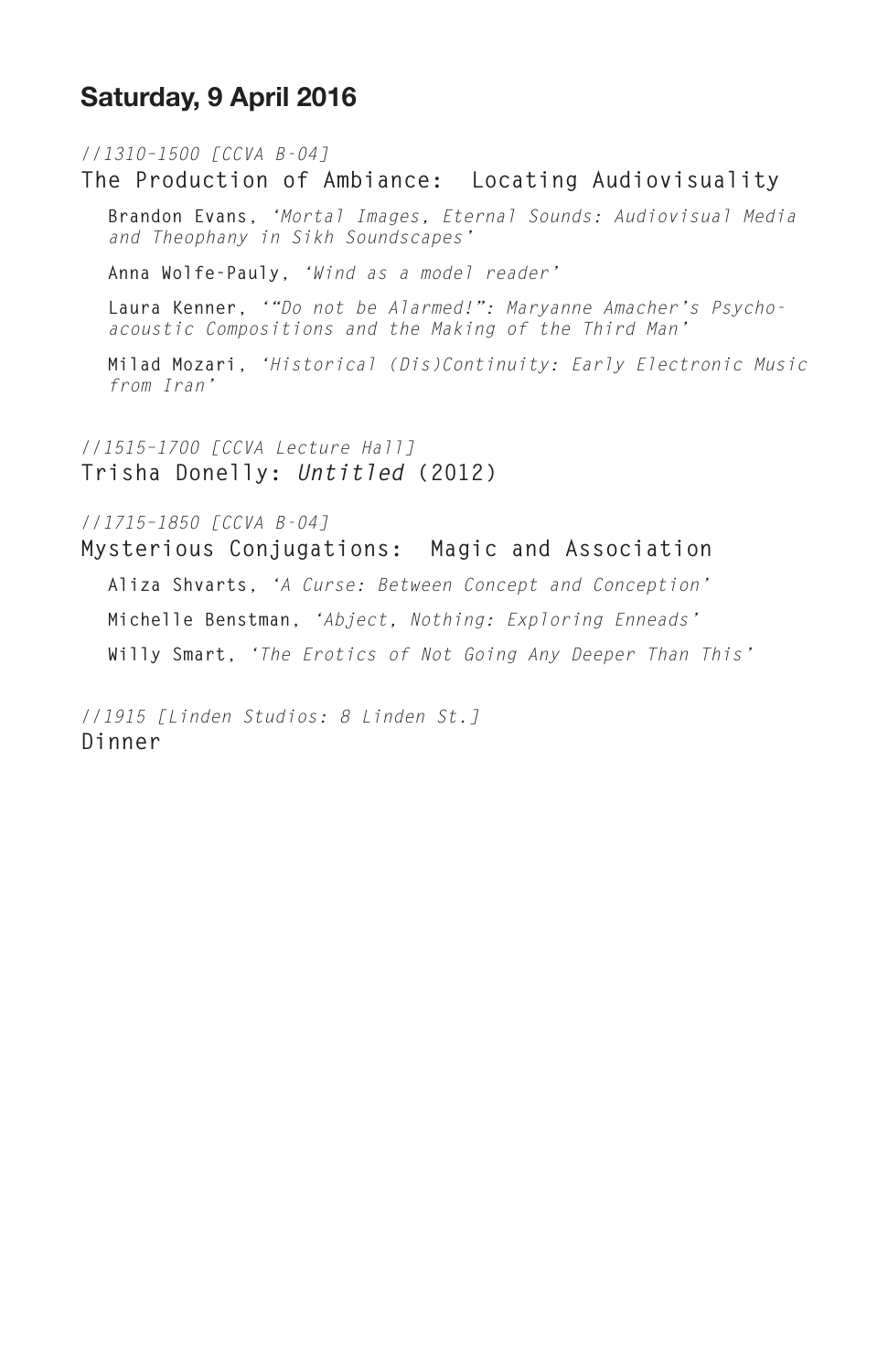## **Sunday, 10 April 2016**

*//0900–1500 [CCVA Lecture Hall]* **Oliver Laric:** *Untitled* **(2014-2015) Digital projection (looped)**

*//0915 [CCVA Level 0]* **Breakfast**

*//1000–1135 [CCVA B-04]* **Ecomedia and Aesthetics of Crisis**

**Chang-Min Yu**, *'The Imagistic Apocalypse of Ecology: Zhao Liang's*  Behemoth *(2015)'*

**Joel Neville Anderson**, *'Visual Practices of Exposure Post-3/11'*

**Mercedes Villalba**, *'Ghosts rising from murky water'*

### *//1150–1340 [CCVA B-04]* **Sweet Nothings: Negotiating the Negative**

**Kenneth White**, *'Welcome to the Suck: Blackout as Negation in North American Art of the Late Vietnam War Era'*

**Shannon Foskett**, *'Aphantasia and the Subvisual, or the Absence of Mental Imagery'*

**Curt Cloninger**, *'Fecund Nothing vs. Bereft Nothing (or Glitched Gifs vs. Broken Icons or the Via Negativa vs. the Dead End Zero)'*

**David Hall**, *'A Brief History of Loss'*

## *//1345–1430 [CCVA B-04]* **Roundtable Discussion**

*//1430 [CCVA Lobby]* **Closing Reception**